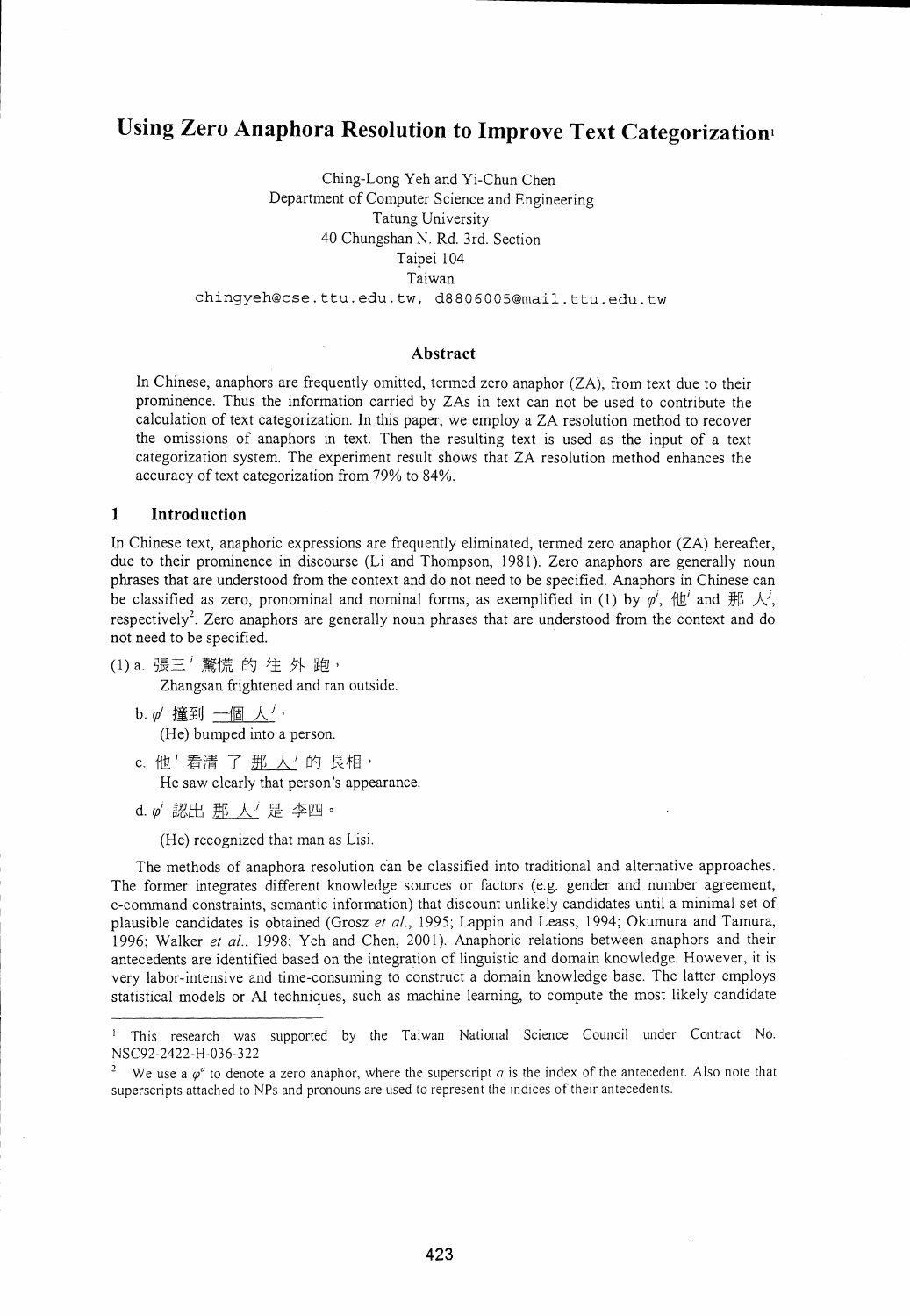(Aone and Bennett, 1995; Connoly *et al.,* 1994; Ge *et al.,* 1998; Seki *et al.,* 2002). This approach can sort out the above problems. However, it heavily relies upon the availability of sufficiently large text corpora that are tagged, in particular, with referential information (Stuckardt, 2002).

A recent trend is in search of inexpensive, fast and reliable procedures for anaphora resolution (Baldwin, 1997; Ferrândez *et al.,* 1998; Kennedy and Boguraev, 1996; Mitkov, 1998). The approach relies on cheaper and more reliable NLP tools such as part-of-speech (POS) tagger and shallow parsers. Without complex syntactic, semantic and discourse analysis, we work on the output of a part-of-speech tagger, AUTOTAG (CKIP, 1999), which is developed by CKIP, Academia Sinica and use a partial parsing instead of a complex parsing to resolve zero anaphors in Chinese text.

Text categorization is the task of classifying documents into a certain number of predefined categories. A list of keywords is used to represent a document or a class, so that a free document can be categorized by comparing its keyword list and those of document classes. A wide range of supervised learning algorithms has been applied to this issue, using a training data set of pre-classified documents. The naive Bayes, k-nearest neighbors and Rocchio are well-known algorithms (Joachims, 1997; Schapire *et al.,* 1998; Tsay and Wang, 2000, Yang *et al.,* 2002). Without training data set, the unsupervised training methods use techniques of clustering which group similar documents into one cluster that no longer distinguishes between constituent documents (Ko and Seo, 2000). The main difference between these two training methods is that supervised training method needs the pre-classified documents for the training data set. In general, the accuracy of text categorization based on supervised learning is better than based on unsupervised learning.

In this paper, we employ a ZA resolution method to recover the omissions of anaphors in text in order to improve the accuracy of text categorization. The text with ZA resolved is used as the input of a text categorization system. The new text categorization system works as below: First an input document with ZA resolved is taken as a ZA-resolved input document which each zero anaphor in the text is replaced by its antecedent. Second the ZA-resolved input document is categorized by the k-NN classifier. The result shows the new text categorization system increases the accuracy from 79% to 84%. In the following sections we first describe our ZA resolution method that works on the output of a POS tagger, and use a partial parsing instead of a complex parsing to resolve zero anaphors in Chinese text. In section 3 we describe the detail of the text categorization system and how to apply the resulting text of ZA resolution to it. In section 4 we illustrate the result of applying our method of ZA resolution to the sample text for categorization. In the last section the conclusions and future works are made.

### 2 ZA resolution

The ZA resolution method we develop is divided into three parts. First we use a PUS tagger to produce the tagged result of an input document. Second is ZA detection that identifies occurrences of ZA within utterances by employing detection rules based on the result of partial parsing. Third is antecedent identification that identifies the antecedent of each detected ZA using rules based on the centering theory.

### 2.1 Partial parsing

Partial (or shallow) parsing does not deliver full syntactic analysis but is limited to parsing smaller constituents such as noun phrases or prepositional phrases (Abney, 1996; Mitkov, 2002). For example, the sentence (2) can be divided as follows:

- (2) 花蓮 成為 熱門 的 旅遊 地點。
- Hualien became the popular tourist attraction. → [NP 花蓮 ] [VP 成為 ] [NP 熱門 的 旅遊 地點 ]
	- [NP Hualien ] [VP became ] [NP the popular tourist attraction ]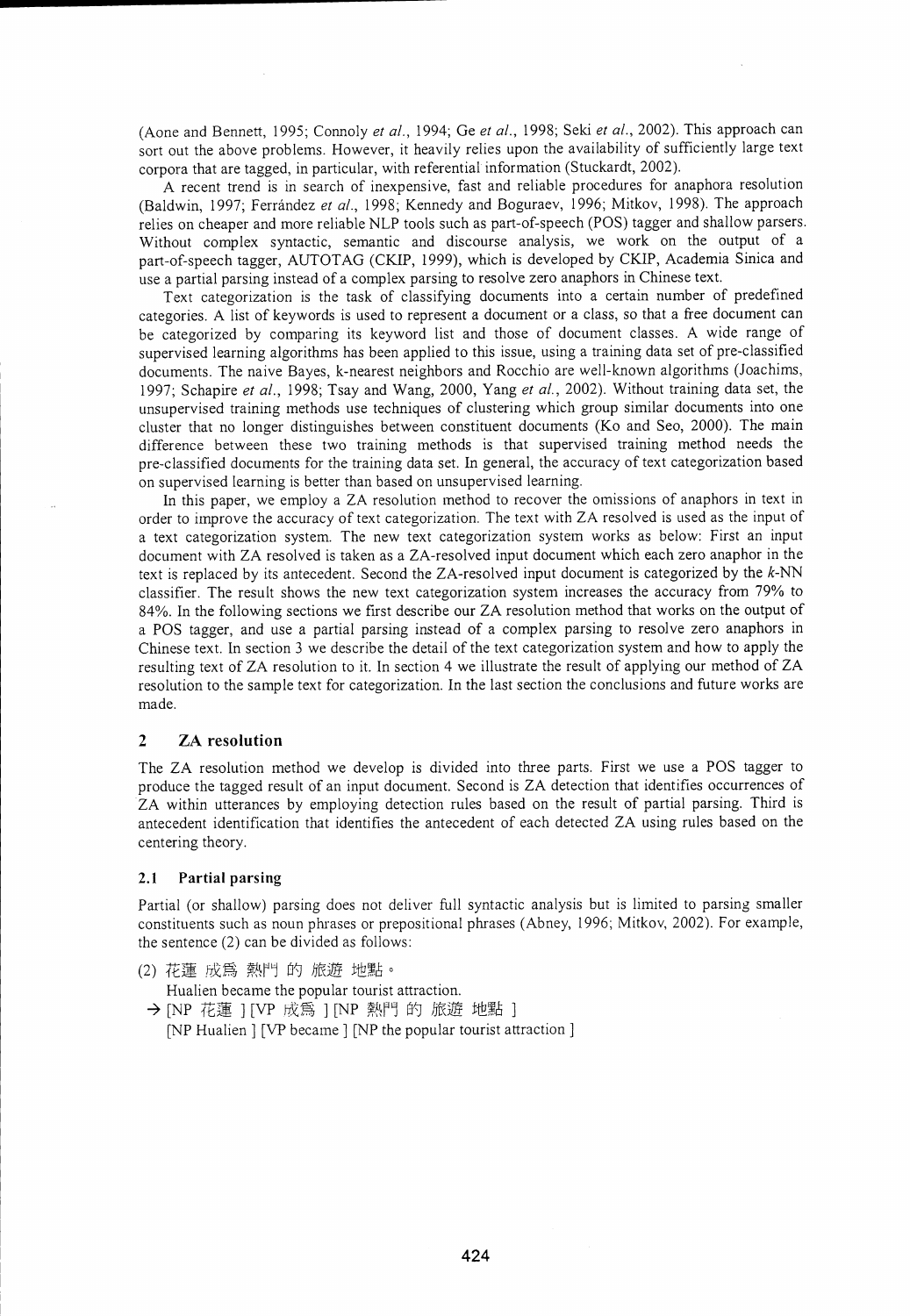In our work, we use a number of simple noun phrase rules to identify the noun phrases in the output produced by AUTOTAG which is a POS tagger developed by CKIP, Academia Sinica (CKIP, 1999). For example, the result of (2) produced by AUTOTAG is as below.

(3) 花蓮 成為 熱門 的 旅遊 地點。

→ [ 花蓮(Nc) 成為(VG) 熱門(VH) 的(DE) 旅遊(VA) 地點(Na) 。 ]

There are about 47 POS tags used in AUTOTAG in which 13 POS tags belong to the noun tag set and 17 POS tags belong to the verb tag set, as shown in Table 1.

| Table 1: Noun and verb tag set |  |
|--------------------------------|--|
|--------------------------------|--|

| Set  | POS tag                                                                  |
|------|--------------------------------------------------------------------------|
| Noun | Na, Nb, Nc, Ncd, Nd, Nep, Neqa, Neqb, Nes, Neu, Nf, Ng, Nh               |
| Verb | VA, VAC, VB, VC, VCL, VD, VE, VF, VG, VH, VHC, VI, VJ, VK, VL, V 2, V 11 |

Since a noun phrase consists of at least one noun and its POS is included in the noun tag set, we create simple noun phrase rules in DCG (Gazdar and Mellish, 1989) as shown below.

#### Noun phrase rules:

 $n(N)$  na; nb; nc; ncd; nd; nep; neqa; neqb; nes; neu; nf; ng; nh. vah(V) $\rightarrow$  va; vh.  $np([N]) \rightarrow n(N)$ .  $np([N1,Ns]) \rightarrow n(N1)$ , (de,  $np(Ns)$ ;  $np(Ns)$ ; []).  $np([V1,Ns]) \rightarrow$  vah $(V1)$ , (de;[]),  $np(Ns)$ .

# 2.2 Centering Theory

In the centering theory (Groze *et al,* 1995; Walker *et al.,* 1994; Strube and Hahn, 1996), each utterance *U* in a discourse segment has two structures associated with it, called forward-looking centers,  $C_I(U)$ , and backward-looking center,  $C_b(U)$ . The forward-looking centers of  $U_n$ ,  $C_l(U_n)$ , depend only on the expressions that constitute that utterance. They are not constrained by features of any previous utterance in the discourse segment (DS), and the elements of  $C_l(U_n)$  are partially ordered to reflect relative prominence in  $U_n$ . The most highest ranked element of  $C_I(U_n)$  may become the  $C_b$  of the following utterance,  $C_b(U_{n+1})$ .

In addition to the structures for centers,  $C_b$ , and  $C_f$ , the centering theory specifies a set of constraints and rules (Groze *et al,* 1995; Walker *et al.* 1994).

### **Constraints**

For each utterance  $U_i$  in a discourse segment  $U_i$ , ...,  $U_m$ .

1.  $U_i$  has exactly one  $C_b$ .

2. Every element of  $C_i(U_i)$  must be realized in  $U_i$ .

3. Ranking of elements in  $C_l(U_i)$  guides determination of  $C_b(U_{i+1})$ .

4. The choice of  $C_b(U_i)$  is from  $C_b(U_{i-1})$ , and can not be from  $C_b(U_{i-2})$  or other prior sets of  $C_f$ .

Backward-looking centers,  $C_b$ s, are often omitted or pronominalized and discourses that continue centering the same entity are more coherent than those that shift from one center to another. This means that some transitions are preferred over others. These observations are encapsulated in two rules.

#### Rules

For each utterance  $U_i$  in a discourse segment  $U_i, ..., U_m$ .

- I. If any element of  $C_I(U_i)$  is realized by a pronoun in  $U_{i+1}$  then the  $C_b(U_{i+1})$  must be realized by a pronoun also.
- II. Sequences of continuation are preferred over sequence of retaining; and sequences of retaining are to be preferred over sequences of shifting.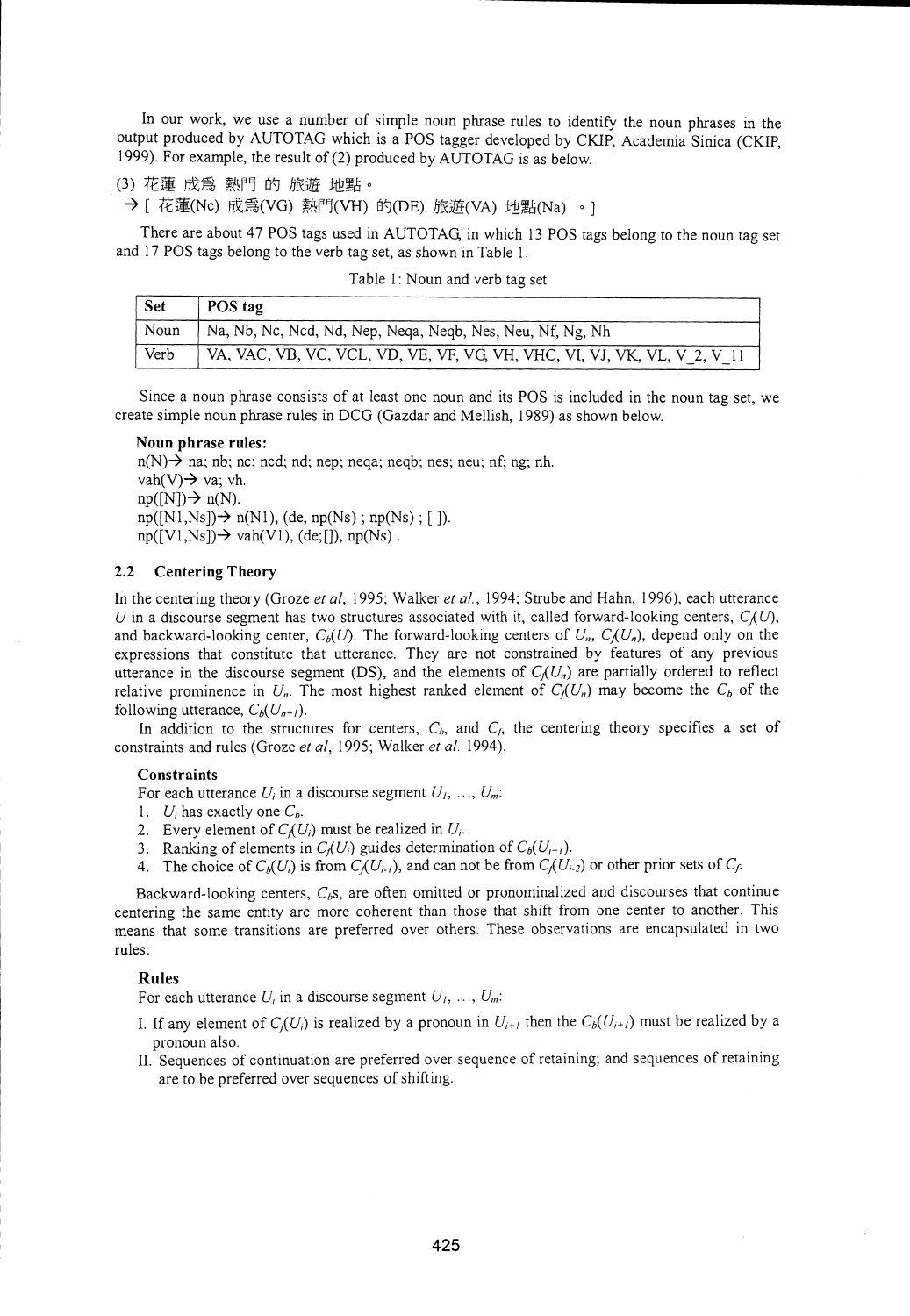Rule I represents one function of pronominal reference: the use of a pronoun to realize the *Ch* signals the hearer that the speaker is continuing to talk about the same thing. Psychological research and cross-linguistic research have validated that the  $C_b$  is preferentially realized by a pronoun in English and by equivalent forms (i.e. zero anaphora) in other languages (Groze *et al,* 1995).

Rule II reflect the intuition that continuation of the center and the use of retentions when possible to produce smooth transitions to a new center provide a basis for local coherence.

# 2.3 Zero Anaphora Resolution

The process of analyzing Chinese zero anaphora is different from general pronoun resolution in English because zero anaphors are not expressed in discourse. The task of ZA resolutions is divided into two phases: first ZA detection and then antecedent identification. In this paper, we focus on the cases of ZA occurring in the topic or subject position.

In the ZA detection phase, we use simple syntactic relations to detect omitted cases as ZA candidates:

#### ZA detection rules:

- 1. For each utterance  $U_i$  in a discourse segment  $U_i$ ,  $\ldots$ ,  $U_m$ : If a verb, coordinating conjunction, or preposition appears in the initial position of  $U_i$  then an omitted case is detected as a ZA candidate.
- 2. For each ZA candidate detected in an utterance: If an intransitive verb appears in the initial position of an utterance and the leftmost elements of the utterance are an intransitive verb and a noun in order then ZA does not occur.

Note that in ZA detection rules, we employ the rule 1 to detect omitted cases as ZA candidates, and the rule 2 is an exceptional case which a verb appears in the initial position of an utterance but the verb is an intransitive verb tagged as VA or VH.

In the antecedent identification phase, we employ the concept, 'backward-looking center' of centering theory to identify the antecedent of each ZA. First we use noun phrase rules to obtain noun phrases in each utterance, and then the antecedent is identified as the most prominent noun phrase of the preceding utterance (Yeh and Chen, 2001):

## Antecedent identification rule:

1. For each utterance  $U_i$  in a discourse segment  $U_1, \ldots, U_m$ : If a ZA occurs in  $U_i$  then choose the noun phrase in the initial position of  $U_{i,l}$  as the antecedent.

Due to topic-prominence in Chinese (Li and Thompson, 1981), topic is the most salient grammatical role. In general, if the topic is omitted, the subject will be in the initial position of an utterance. If the topic and subject are omitted concurrently, the ZA occurs. Since the antecedent identification rule is corresponding to the concept of centering theory.

We do not intend to resolve all kinds of zero anaphor in our preliminary experiment but focus on the most important cases of ZA that occur in either the topic or subject positions of utterances. For example, (5) is the result of applying ZA resolution to (4).

(4) a. 基隆醫院 '為 擴大 服務 範圍,

Kee-lung General Hospital aims to increase service coverage.

 $b. \varphi'$  積極 提升 醫療 服務 品質 及 標準化,

(It) actively improves the service quality of medical treatment and standardization.

c. $\varrho'$  獲 衛生署 認可 為 辦理 外勞體檢 醫院。

(It) is certified by Department of Health as a hospital which can handle physical examinations of foreign laborers.

(5) a. 基隆醫院 爲 擴大 服務 範圍,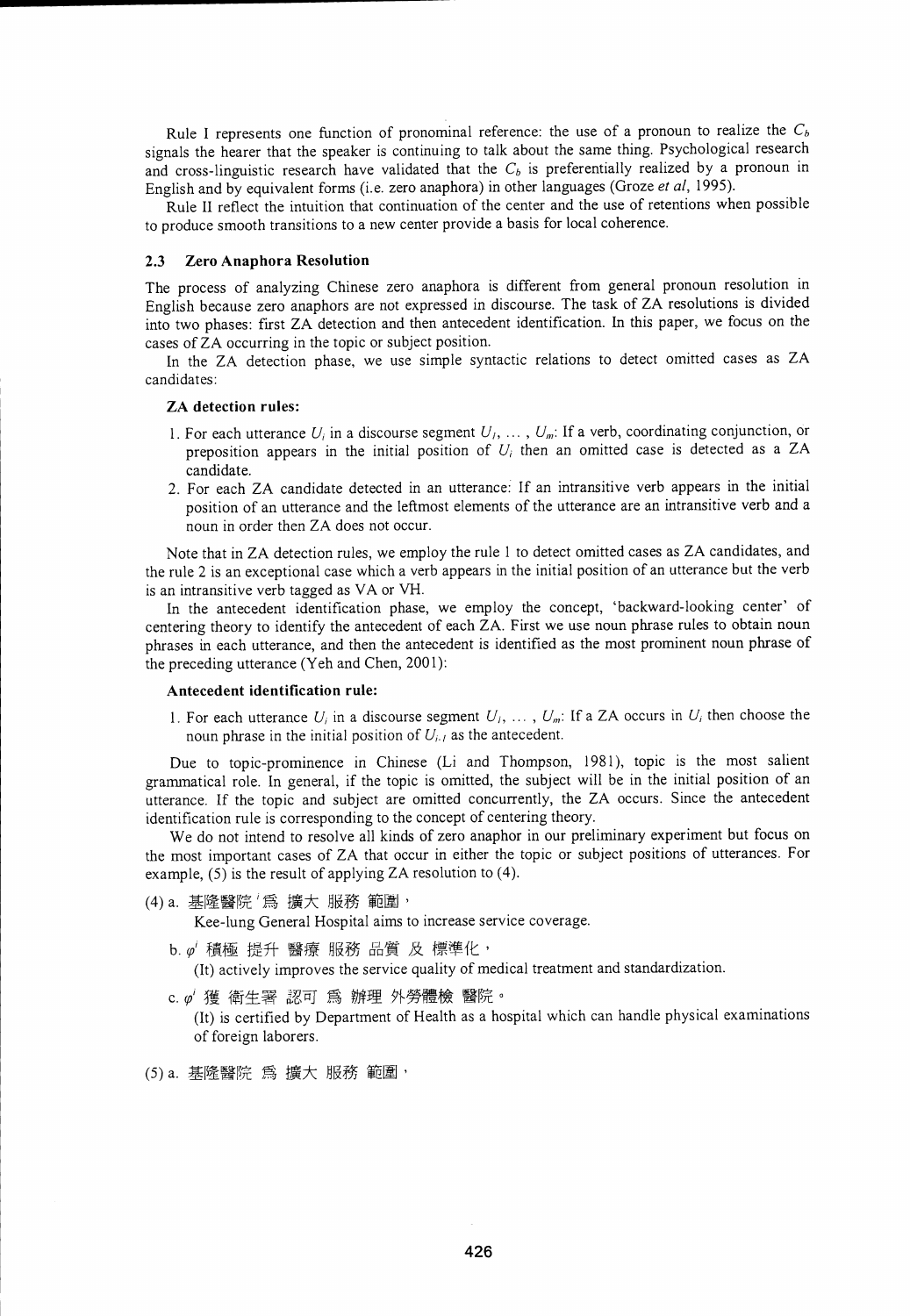Kee-lung General Hospital aims to increase service coverage.

- b. 基*隆醫院* 積極 提升 醫療 服務 品質 及 標準化, *Kee-lung General Hospital* actively improves the service quality of medical treatment and standardization.
- c. *基隆醫院* 獲 衛生署 認可 爲 辦理 外勞體檢 醫院。 *Kee-lung General Hospital* is certified by Department of Health as a hospital which can handle physical examinations of foreign laborers.

# 3 Text categorization

We implement a text categorization system based on a supervised learning algorithm, k-nearest neighbor (k-NN) algorithm. In this section, we describe the approach to term extraction, calculation of the term weights and the  $k$ -NN Algorithm.

# 3.1 Term extraction

Due to the nature of Chinese language, there is no blank between words. In the phase of term extraction, we employ Bi-gram model to extract terms from documents that belong to each class (Yang *et al.,* 1993; Chen, 2001). The process starts from the first character of the sentence and combines 2 consecutive characters to form a bi-gram. Then it goes on to the second and repeats the grouping further on until the end. Consequently, all possible overlapping bi-grams are obtained. For example, the terms extracted from sentence (2) are: [花蓮, 蓮成, 成爲, 爲熱, 熱門, 門的, 的旅, 旅遊, 遊地, 地點).

# 3.2 k-NN Algorithm

As an instance-based classification method, k-NN has been known as an effective approach to a broad range of pattern recognition and text classification problems (Yang *et al.,* 2002; Ko and Seo, 2002). In  $k$ -NN algorithm, a new input instance should belong to the same class as their k nearest neighbors in the training data set. After all the training data is stored in memory, a new input instance is classified with the class of *k* nearest neighbors among all stored training instances.

For the distance measure and the document representation, we uses the conventional vector space model, which represents each document as a vector of term weights, and the distance between two documents is measured using the cosine value of the angle between the corresponding vectors. We compute the weight vectors for each document using one of the conventional TF-IDF schemes. The weight of term  $t$  in document  $d$ ,  $w(t,d)$ , is calculated as frequency and inverse document frequency (TF-IDF) value by formulas (1) and (2).

$$
w(t, d) = tf_{t, d} \times idf_t \tag{1}
$$
  

$$
idf_t = \log(\frac{N}{df_t}) \tag{2}
$$

where

i)  $tf_{i,d}$  is the within-document Term Frequency (TF).

*ii) N* is the number of all training document s.

*iii) df,* is the number of training documents in which *t* occurs.

Given a test document *d*, the k-NN classifier assigns a relevance score to each candidate category *ci* using the following formula (3):

s(c <sup>i</sup> ,d) *<sup>=</sup>* cos(wd, *wd)* (3) *d'ERA(d)r,D,*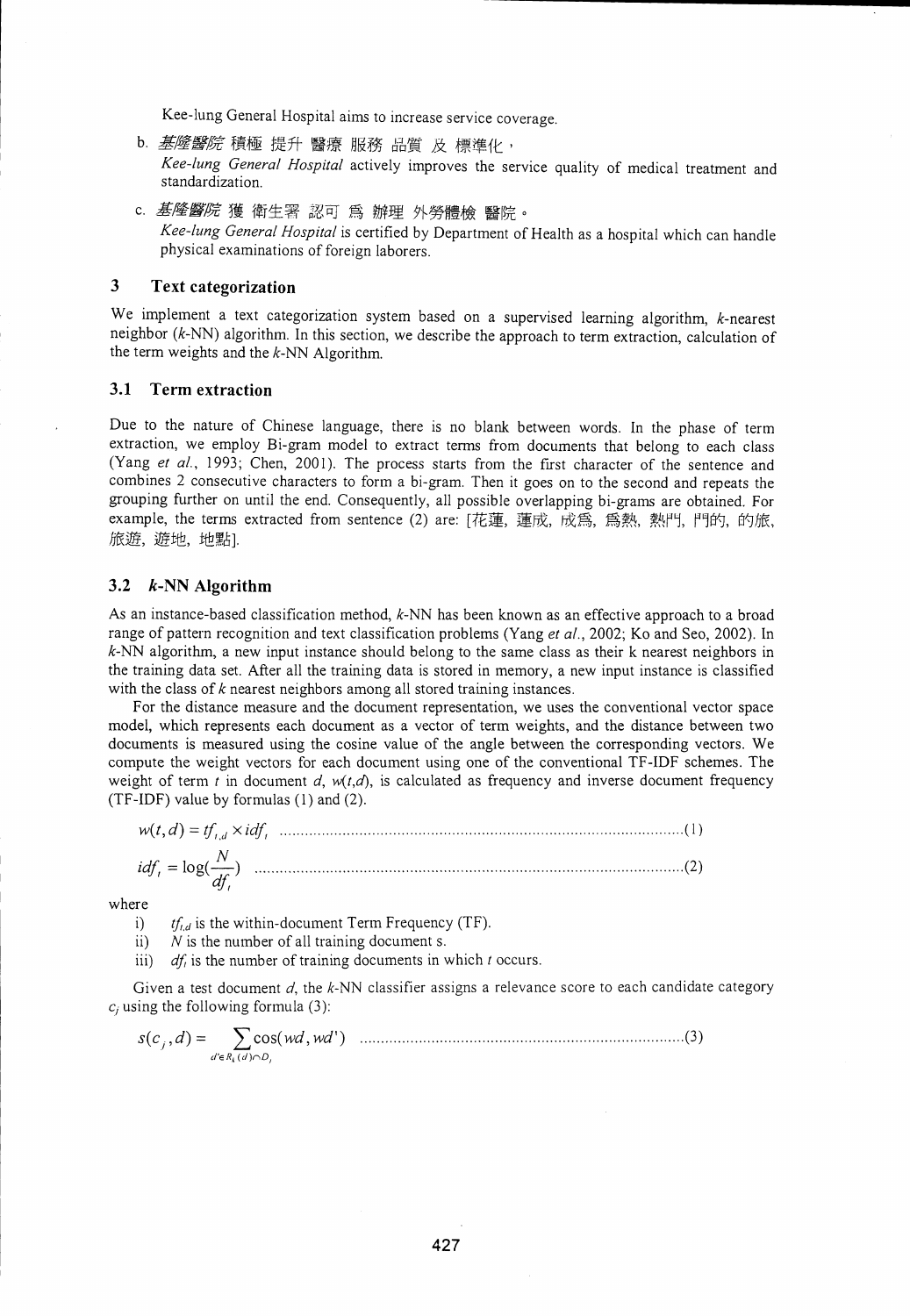where  $R_k(d)$  denotes a set of the *k* nearest neighbors of document d and  $D_j$  is a set of training documents in class  $c_i$ .

# 4 Experiment and Result

We collect 300 news articles pre-classified into 8 categories as a test corpus which contains about 132 thousands Chinese character for the experiments of ZA resolution and text categorization.

In the ZA detection rules mentioned in section 3.3, zero anaphors may occurs in three cases: a verb, a coordinating conjunction, or a preposition appearing in the initial position of an utterance. By applying the ZA detection rules and antecedent identification rule to half the test corpus, which is a collection of 150 news articles contained 998 paragraphs, 4631 utterances, and 77537 Chinese characters, the recall rates and precision rates of ZA resolution of these three cases are shown in Table 2. The main errors of ZA resolution occur in the experiment when parsing inverted sentences and non-anaphoric cases (e.g. exophora<sup>3</sup>, cataphora<sup>4</sup>) (Hu, 1995; Mitkov, 2002). Cataphora is similar to anaphora, the difference being the direction of the reference. That is, we cannot detect the referent of a ZA in the following utterances, and we do not treat cataphora in this paper.

| Cases<br>Accuracy | Verb  | Coordinating<br>conjunction | Preposition | Total |
|-------------------|-------|-----------------------------|-------------|-------|
| Recall Rate       | 67.4% | 80%                         | 67.3%       | 67.4% |
| Precision Rate    | 64.2% | 66.7%                       | 53.9%       | 61.8% |

Table 2: Results of ZA resolution

In the experiment of text categorization, half of 300 news articles are taken as the training data set and the other half as the test data set. Without applying ZA resolution on test data set, the accuracy of categorization is 79%.

To improve the accuracy of text categorization, we integrate the ZA resolution method mentioned previously into the text categorization system. The new text categorization system works as below: First an input document with ZA resolved is taken as a ZA-resolved input document which each zero anaphor in the text is replaced by its antecedent. Second the ZA-resolved input document is categorized by the  $k$ -NN classifier. The result shows the new text categorization system increases the accuracy from 79% to 84%.

# 5 Conclusions

In this paper, we develop an inexpensive method of Chinese ZA resolution that work on the output of a part-of-speech tagger and use a partial parsing instead of a complex parsing to resolve zero anaphors in Chinese text. Then the resulting text is used as the input of a text categorization system. In our preliminary experiment, we deal with the cases of topic or subject omission. The result shows that ZA resolution method enhances the accuracy of text categorization from 79% to 84%.

We have show that the result of employing information carried by ZAs in text to contribute the calculation of text categorization is promising to some extent. We will further extend our approach to dealing with other omission cases, such as indirect object omission, and apply the results to text categorization systems with other classification methods in the future.

### Acknowledgements

We give our special thanks to CKIP, Academia Sinica for making great efforts in computational linguistics and sharing the Autotag program to academic research.

<sup>&</sup>lt;sup>3</sup> Exophora is reference of an expression directly to an extralinguistic referent and the referent does not require another expression for its interpretation.

<sup>&</sup>lt;sup>4</sup> Cataphora arises when a reference is made to an entity mentioned subsequently.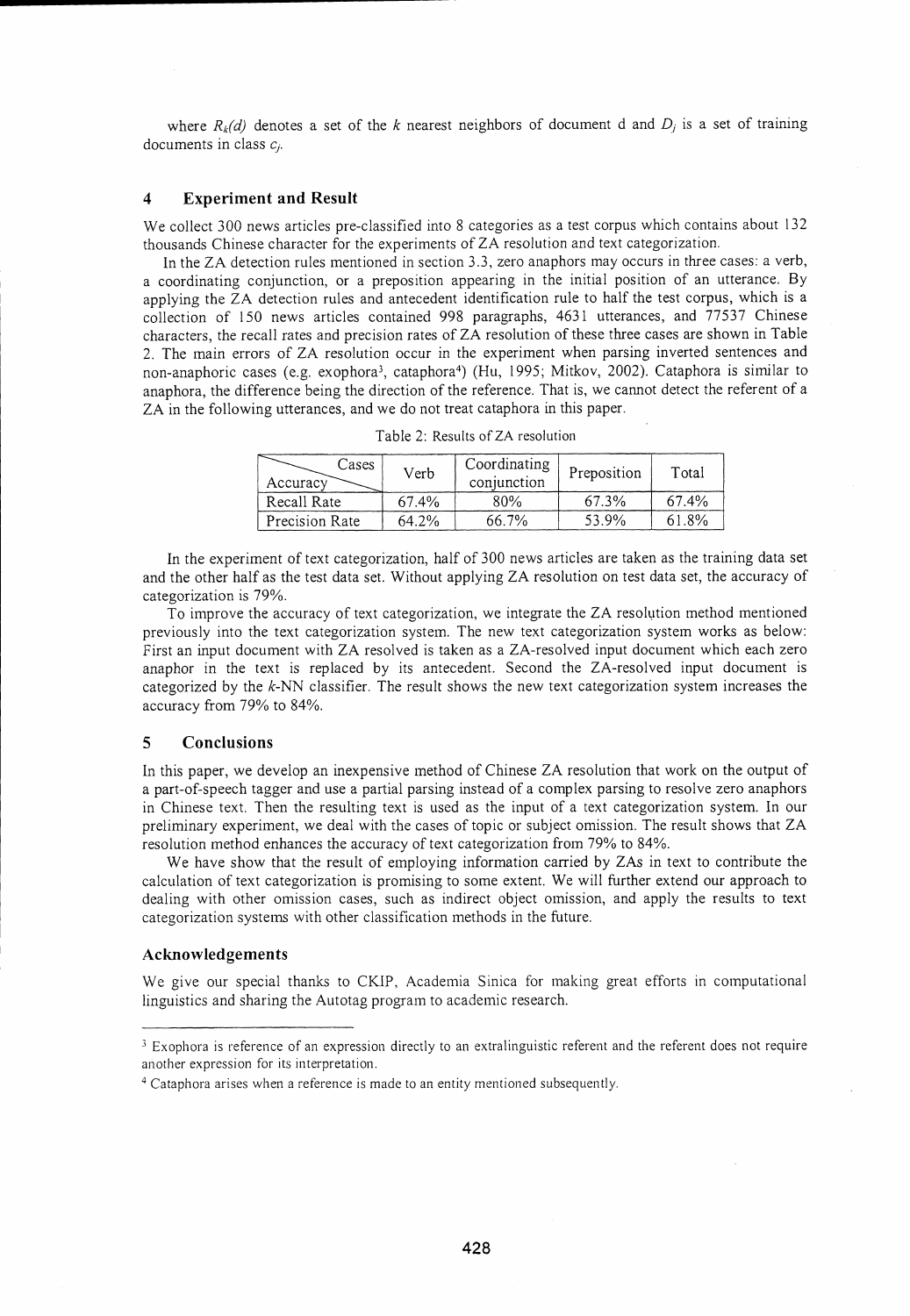## References

- Steven Abney. 1996. Tagging and Partial Parsing. In: Ken Church, Steve Young, and Gerrit Bloothooft (eds.), *Corpus-Based Methods in Language and Speech.* An ELSNET volume. Kluwer Academic Publishers, Dordrecht.
- Chinatsu Aone and Scott William Bennett. 1995. Evaluating automated and manual acquisition of anaphora res-olution strategies. In *Proceedings of the 33rd Annual Meeting of the ACL,* Santa Cruz, New Mexico, pages 122-129.
- Baldwin B. 1997. CogNIAC: high precision coreference with limited knowledge and linguistic resources. *ACL/EACL workshop on Operational factors in practical, robust anaphor resolution.*
- Hongbiao Chen. 2001. *Looking for Better Chinese Indexes: A Corpus-based Approach to Base NP Detection and Indexing,* Ph.D. thesis, Guangdong University of Foreign Studies.
- CKIP. 1999. 中文自動斷詞系統 Version 1.0 (Autotag), *http://godel.iis.sinica.edu.tw/CKIP/*, Academia Sinica.
- Connoly, Dennis, John D. Burger & David S. Day. 1994. A Machine learning approach to anaphoric reference. *Proceedings of the International Conference on New Methods in Language Processing,* 255-261, Manchester, United Kingdom.
- A. Ferrandez, Manuel Palomar, Lidia Moreno. 1998. Anaphor Resolution in Unrestricted Texts with Partial Parsing. Proceedings of the 18.th International Conference on Computational Linguistics *(COLING <sup>1</sup> 98)/ACL <sup>1</sup> 98 Conference,* pages 385-391. Montreal, Canada.
- G. Gazdar and C. Mellish. 1989. *Natural Language Processing in PROLOG An Introduction to Computational Linguistics,* Addison- Wesley.
- Niyu Ge, John Hale and Eugene Charniak. 1998. A statistical approach to anaphora resolution. In *Proceedings of the Sixth Workshop on Very Large Corpora,* pages 161 –170
- B. J. Grosz and C. L. Sidner. 1986. Attention, intentions, and the structure of discourse. *Computational Linguistics,* No 3 Vol 12, pp. 175-204.
- B. J. Grosz, A. K. Joshi and S. Weinstein. 1995. Centering: A Framework for Modeling the Local Coherence of Discourse. *Computational Linguistics,* 21(2), pp. 203-225.
- Hu, Wenze. 1995. *Functional Perspectives and Chinese Word Order.* Ph. D. dissertation, The Ohio State University.
- Thorsten Joachims. 1997. A probabilistic analysis of the Rocchio algorithm with TFIDF for text categorization. In Douglas H. Fisher, editor, *Proceedings of ICML-97, 14th International Conference on Machine Learning,* pages 143-151, Nashville, US. Morgan Kaufmann Publishers, San Francisco, US.
- Kennedy, Christopher and Branimir Boguraev. 1996. Anaphora for everyone: pronominal anaphora resolution without a parser. *Proceedings of the 16th International Conference on Computational Linguistics (COLING`96),* pages 113-118. Copenhagen, Denmark.
- Youngjoong Ko and Jungyun Seo. 2000. Automatic Text Categorization by Unsupervised Learning. *Proceedings of COLING-00, the 18th International Conference on Computational Linguistics.*
- Youngjoong Ko and Jungyun Seo. 2002. Text Categorization using Feature Projections. *Proceedings of COLING-2002, the 19th International Conference on Computational Linguistics.*
- Lappin S. and Leass H. 1994. An algorithm for pronominal anaphor resolution. *Computational Linguistics, .*  $20(4)$ .
- Charles N. Li and Sandra A. Thompson. 1981. *Mandarin Chinese A Functional Reference Grammar,* University of California Press.
- Mitkov, Ruslan. 1998. Robust pronoun resolution with limited knowledge. *Proceedings of the 18th International Conference on Computational Linguistics (COLING'98)/ACL'98 Conference.* Montreal, Canada.
- Mitkov, Ruslan. 1999. Anaphora resolution: the state of the art. Working paper (Based on the COLING'98/ACL'98 tutorial on anaphora resolution). University of Wolverhampton, Wolverhampton.

Mitkov, Ruslan. 2002. *Anaphora Resolution,* Longman.